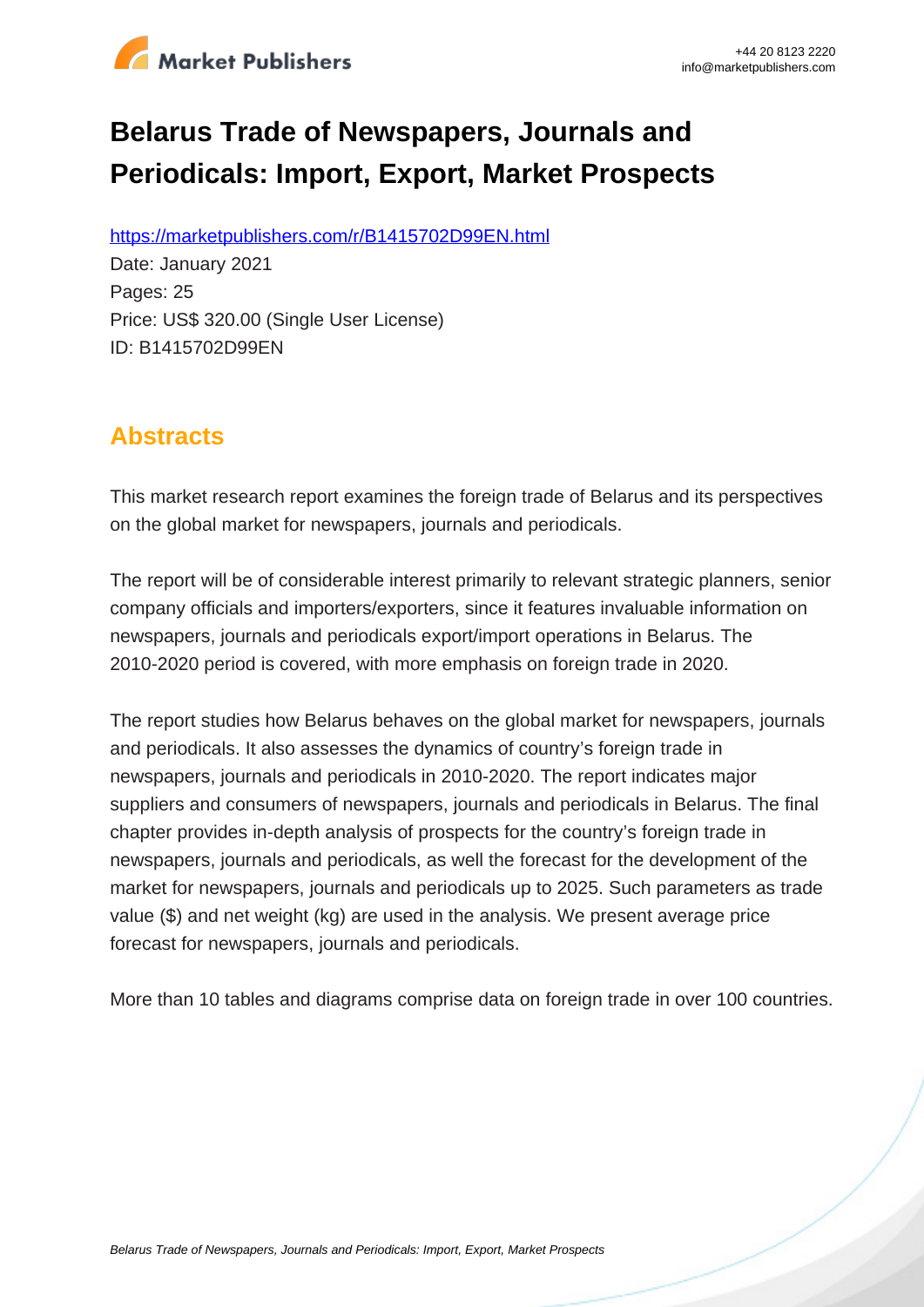

# **Contents**

## **1. RESUME: BELARUS TRADE OF NEWSPAPERS, JOURNALS AND PERIODICALS**

1.1. Newspapers, Journals and Periodicals description

1.2. Belarus share in world trade of newspapers, journals and periodicals

 1.3. Trends in Belarus exports and import of newspapers, journals and periodicals (2010-2020)

#### **2. BELARUS EXPORTS OF NEWSPAPERS, JOURNALS AND PERIODICALS**

 2.1. Key consumers of newspapers, journals and periodicals from Belarus (2010-2020) 2.2. Belarus exports of newspapers, journals and periodicals, segmented by region and country

## **3. BELARUS IMPORTS OF NEWSPAPERS, JOURNALS AND PERIODICALS**

 3.1. Major suppliers of newspapers, journals and periodicals for Belarus (2010-2020) 3.2. Belarus imports of newspapers, journals and periodicals, segmented by region and country

# **4. NEWSPAPERS, JOURNALS AND PERIODICALS IN BELARUS: INTERNATIONAL TRADE PROSPECTS FOR 2021-2025**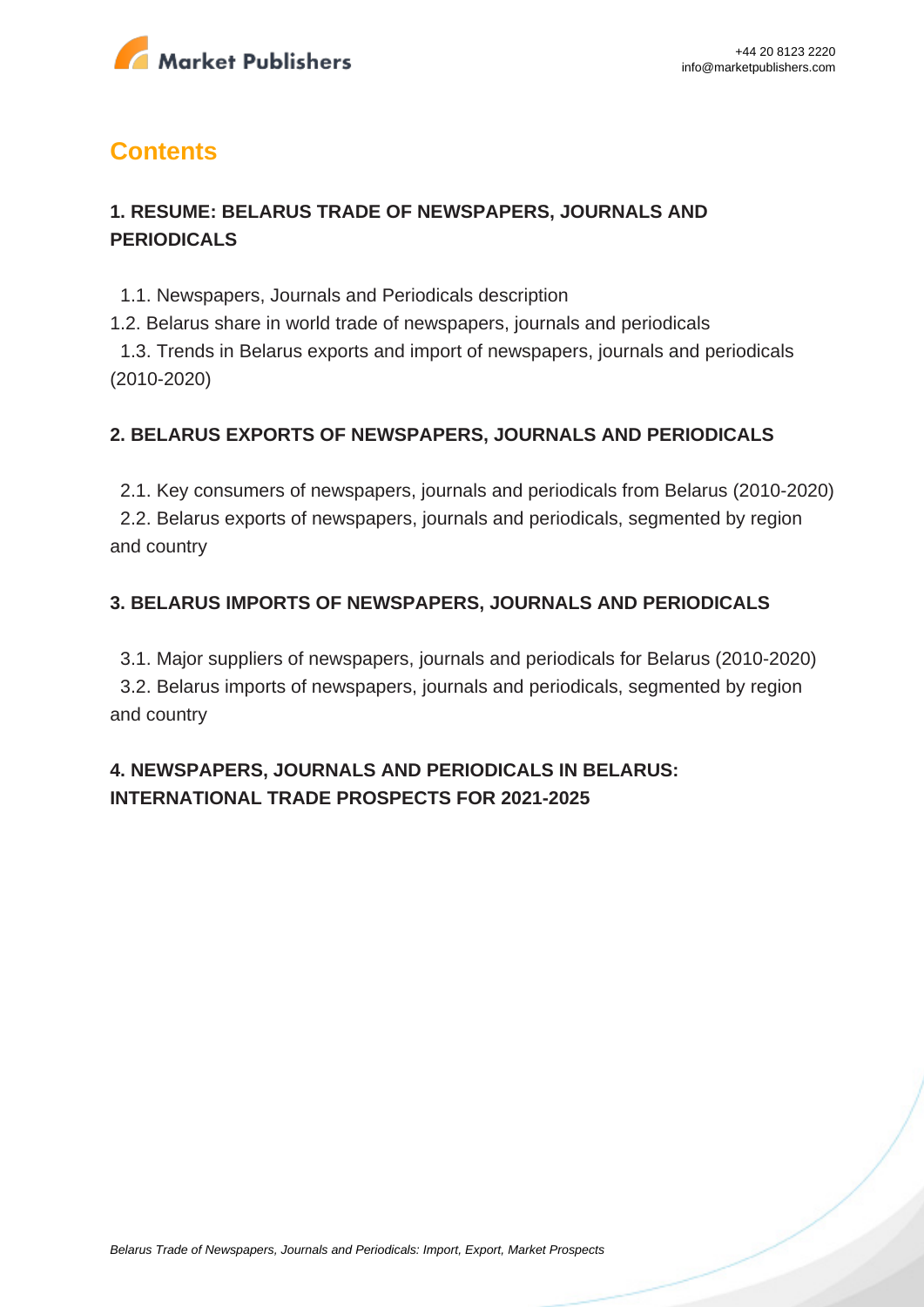

# **List Of Tables**

#### **LIST OF TABLES**

Table 1.Belarus share in global exports of newspapers, journals and periodicals Table 2.Belarus share in global imports of newspapers, journals and periodicals Table 3.Trends in Belarus exports and imports of newspapers, journals and periodicals (2010-2020)

Table 4.Key consumers of newspapers, journals and periodicals from Belarus (2010-2020)

Table 5.Belarus exports of newspapers, journals and periodicals, segmented by country (2019)

Table 6.Belarus exports of newspapers, journals and periodicals, segmented by country (2020)

Table 7.Major suppliers of newspapers, journals and periodicals for Belarus (2010-2020)

Table 8.Belarus imports of newspapers, journals and periodicals, segmented by country (2019)

Table 9.Belarus imports of newspapers, journals and periodicals, segmented by country (2020)

Table 10.Belarus trade prospects for 2021-2025: trade value, \$

Table 11.Belarus trade prospects for 2021-2025: net weight, kg

Table 12.Belarus trade prospects for 2021-2025: average price, \$/ton.

# **TRADE REPORT ON NEWSPAPERS, JOURNALS AND PERIODICALS IS ALSO AVAILABLE FOR GLOBAL MARKET**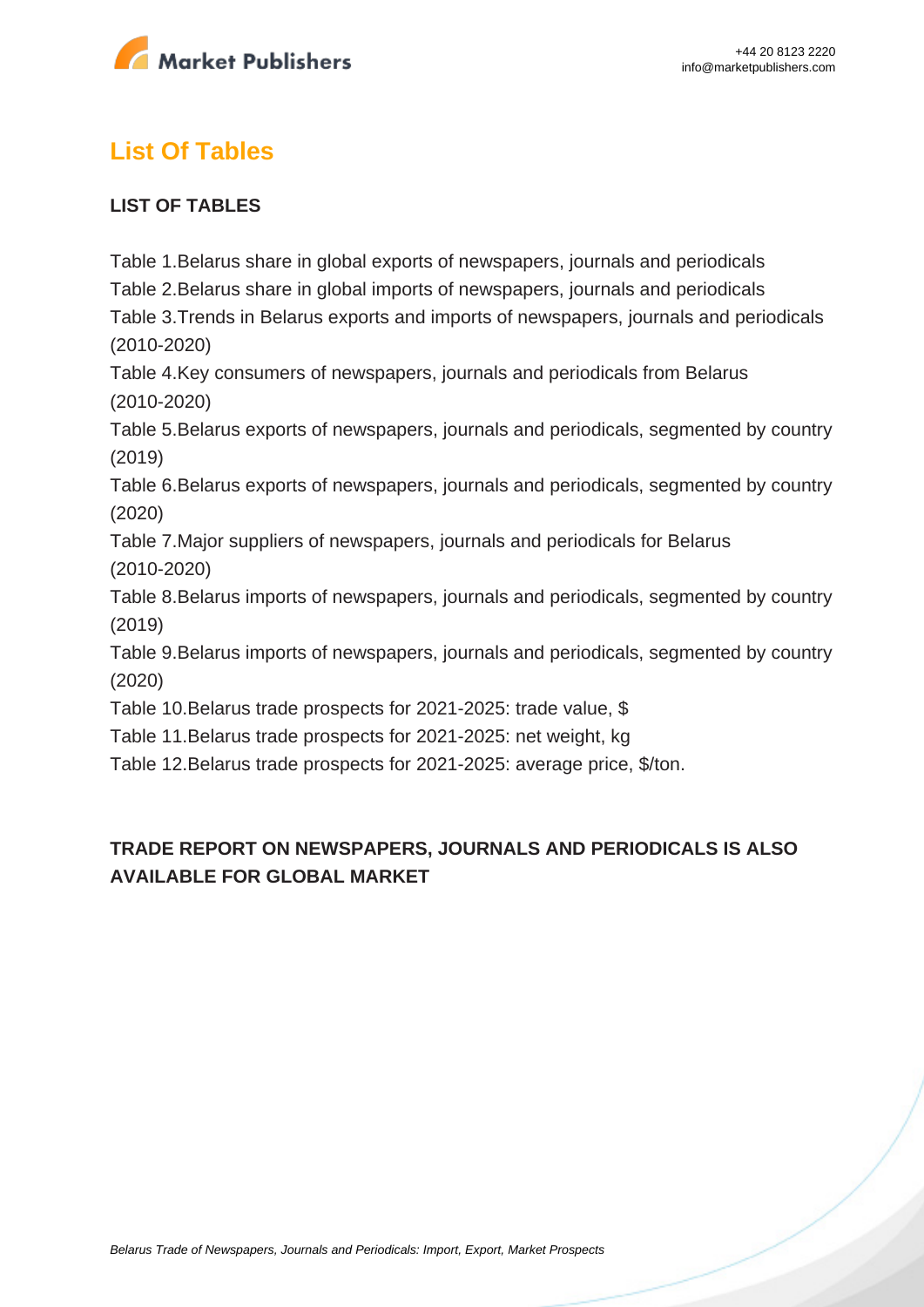

#### I would like to order

Product name: Belarus Trade of Newspapers, Journals and Periodicals: Import, Export, Market Prospects

Product link: [https://marketpublishers.com/r/B1415702D99EN.html](https://marketpublishers.com/report/technologies_electronics/media/belarus_trade_market_research_of_newspapers_journals_n_periodicals_bac.html)

Price: US\$ 320.00 (Single User License / Electronic Delivery) If you want to order Corporate License or Hard Copy, please, contact our Customer Service: [info@marketpublishers.com](mailto:info@marketpublishers.com)

## Payment

To pay by Credit Card (Visa, MasterCard, American Express, PayPal), please, click button on product page [https://marketpublishers.com/r/B1415702D99EN.html](https://marketpublishers.com/report/technologies_electronics/media/belarus_trade_market_research_of_newspapers_journals_n_periodicals_bac.html)

To pay by Wire Transfer, please, fill in your contact details in the form below:

First name: Last name: Email: Company: Address: City: Zip code: Country: Tel: Fax: Your message:

\*\*All fields are required

Custumer signature

Please, note that by ordering from marketpublishers.com you are agreeing to our Terms & Conditions at<https://marketpublishers.com/docs/terms.html>

To place an order via fax simply print this form, fill in the information below and fax the completed form to +44 20 7900 3970